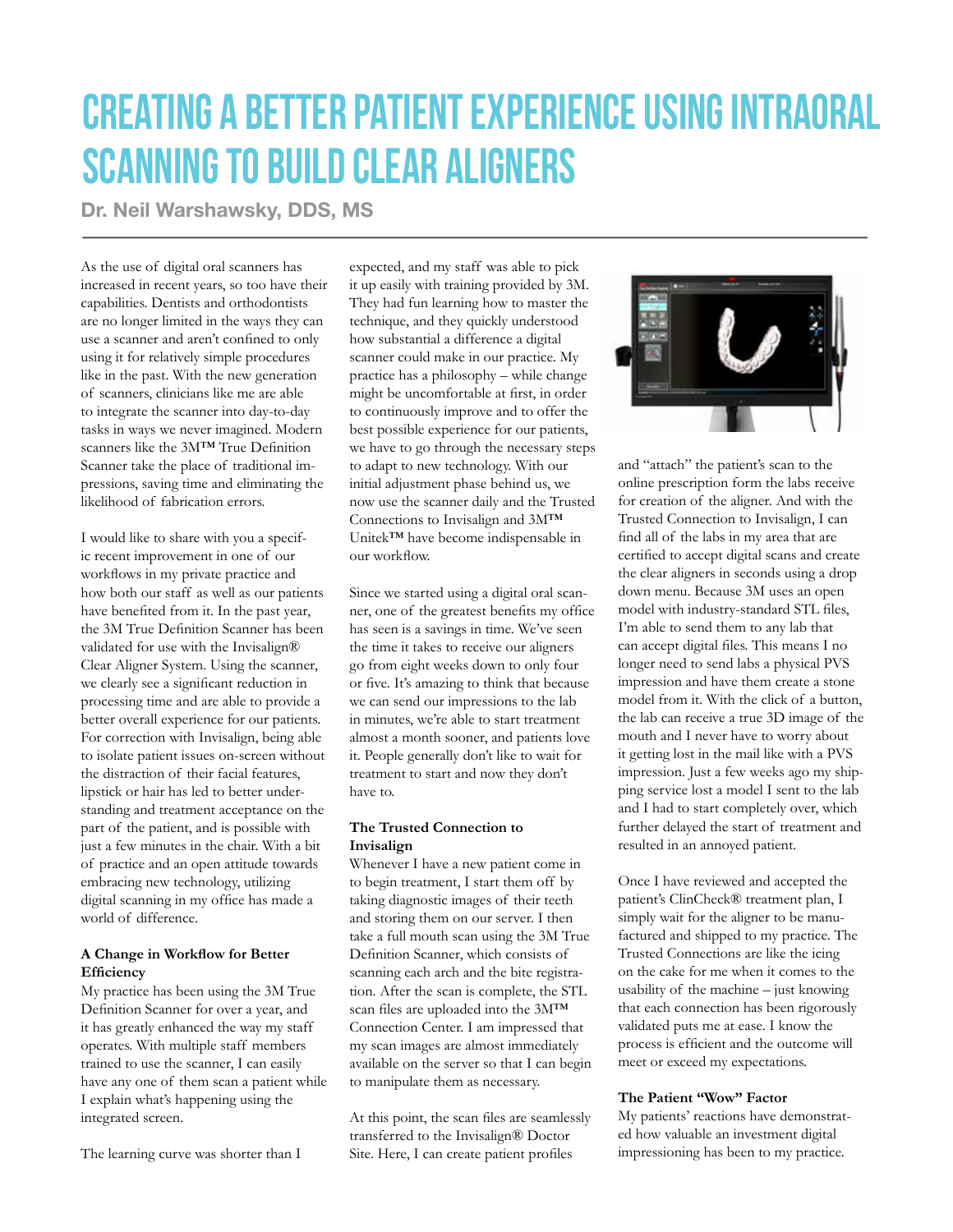When a patient comes in expecting to take a traditional impression they're often dreading it, but when I pull out the wand, the most common reaction I hear is, "wow." Once the scan is complete, my staff lets the patient manipulate and play with their scan image on the touchscreen. Patients are able to be fully involved in the process and their experience becomes even more enjoyable. I want my patients to go and tell their friends about my practice and how impressed they were with their experience. The word of mouth marketing my practice receives helps position us as a tech-savvy practice and brings people in the door who actually ask about digital impressions.

Another significant advantage is that patients don't have to sit through additional PVS impressions when refinements are needed to their case. I can tell the patient that we can do it quickly with a digital scanner, and they are thankful for that

every time – especially if their initial impression was analog.

To help promote the digital scanning technology we use, we have hung a large screen TV in the main area that shows information about the scanner and displays what a scan looks like. Having this information in view of everyone in the office fosters communication between my staff and the patient while also creating a great opportunity for a patient to ask about what they're seeing. I often scan curious patients at no cost to create another chance to answer any questions they have, and these conversations are often the ignition to start treatment immediately. The 3M True Definition Scanner has brought fun and excitement back to our office with a fervor. I can't think of a better marketing tool; it truly benefits the patients and simultaneously grows our practice. Join my staff and me as we lead the charge in digital dentistry!



Dr. Neil Warshawsky attended the University of Illinois where he earned a total of 5 college degrees culminating in his Orthodontic Certificate. Today he divides his time among the

three pillars that support his practice. He leads a world class staff at Get It Straight Orthodontics in Chicago, Illinois - with 4 locations spread across the city and suburbs. Dr. Warshawsky is an Associate Professor of Orthodontics at the Craniofacial Center at the University of Illinois Health Center, and lectures 40+ times per year on subjects including clear aligners, lingual orthodontics and the use of fixed skeletal anchorage for more efficient mechanics.

## **CASE STUD**

For this case, a patient presented with the goal of attaining a straighter and more esthetically pleasing smile. Based on the patient's desire for it to not feel like she was wearing "traditional braces," Invisalign clear aligners were chosen. I began the case by taking diagnostic images and photos of the patient. A full mouth digital impression was then completed and I began entering the patient information into the Invisalign Doctor Site.

|          | <b>※ invisalign*</b>                                                                                   |                       |      | Home page for Dr. Warshawsky                                    |      | The Pinather of<br><b>Level Co</b>                                                                                                              |  |
|----------|--------------------------------------------------------------------------------------------------------|-----------------------|------|-----------------------------------------------------------------|------|-------------------------------------------------------------------------------------------------------------------------------------------------|--|
|          | Patients Account Store Education Support                                                               |                       |      |                                                                 |      | Promotion **<br>Investiga Marketing Site +                                                                                                      |  |
|          |                                                                                                        |                       |      | Invisalign Teen                                                 |      | Patient List > Patient File > Invisalign Option > 1 > 2 > 3 > 4 > 5 > 6 > 7 > 8 > 9 > 10 > 11 > PVS/Scan > Photos > X-Rays > Summary > Shipping |  |
| $+ 0$ cm | 1. Arch to treat                                                                                       |                       |      |                                                                 |      | <b>Clinical Preferences</b>                                                                                                                     |  |
|          | $U$ Upper<br><b>III</b> Diagnath: model on oppochs and<br>U Lover<br>Diagnostic model an opposite atch | 18 : 2006 - 11 XXX XX |      |                                                                 |      | Tooth numbering system<br>Extern (URL LRS)<br>Dual arch treatment.<br><b>Groutlempous Start</b>                                                 |  |
|          |                                                                                                        |                       | Back | Cancel<br>C Align Technology, Inc. All rights reserved. Privacy | Next |                                                                                                                                                 |  |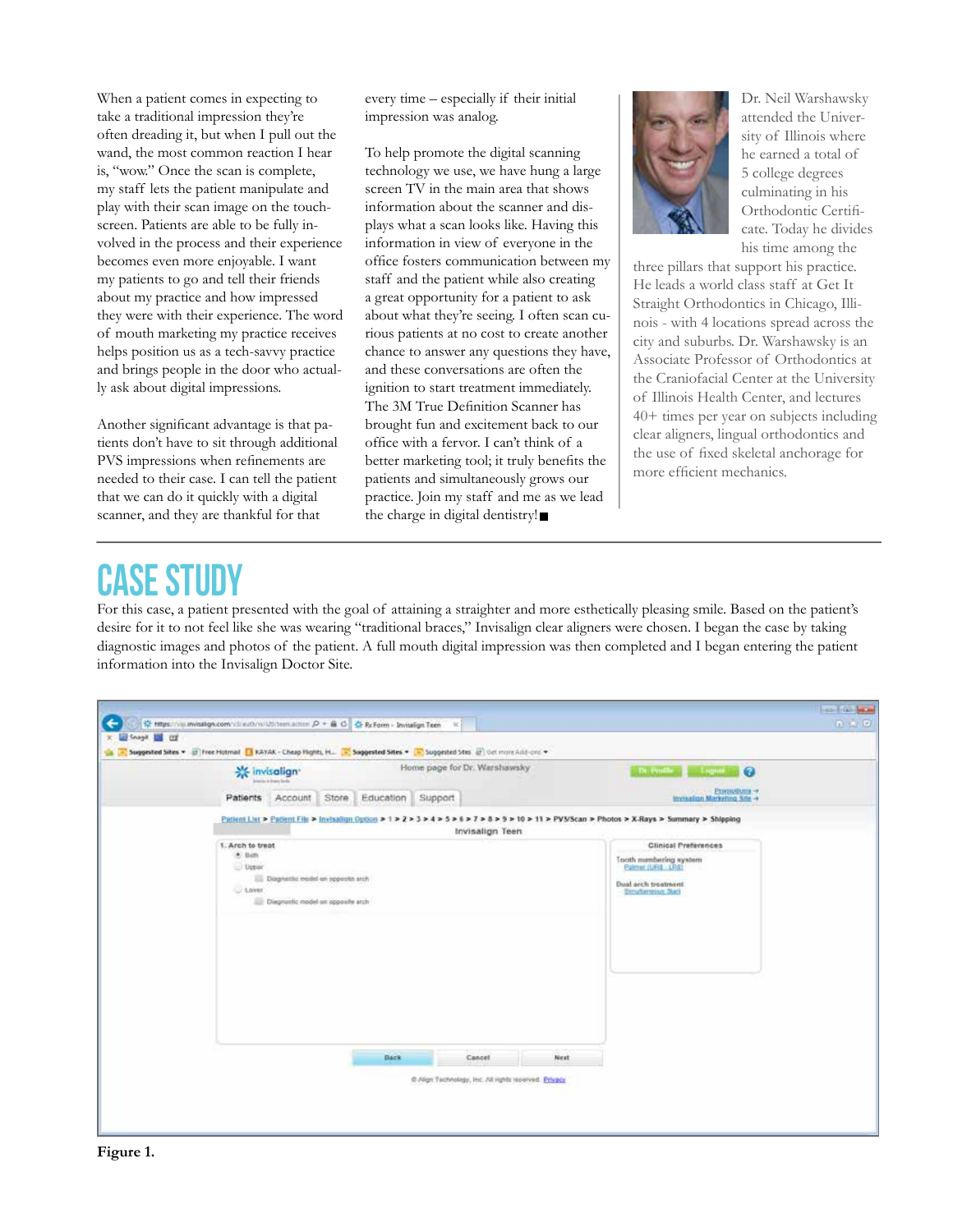

**Figs. 1-2:** The technical information for the aligners is entered. This information includes selecting the arches requiring alignment, basic spacing issues needing correction, and several other factors that affect the fit and overall effectiveness of the treatment. The interface clearly prompts for any information that's needed, and options are provided in pull-down menu format, so there is never confusion on the lab's end due to misspellings or unclear writing.



**Figure 3:** After entering all of the aligner specific information, the patient photos are inserted. This process was designed to be easy; it just requires a drag and drop to the correct locations.